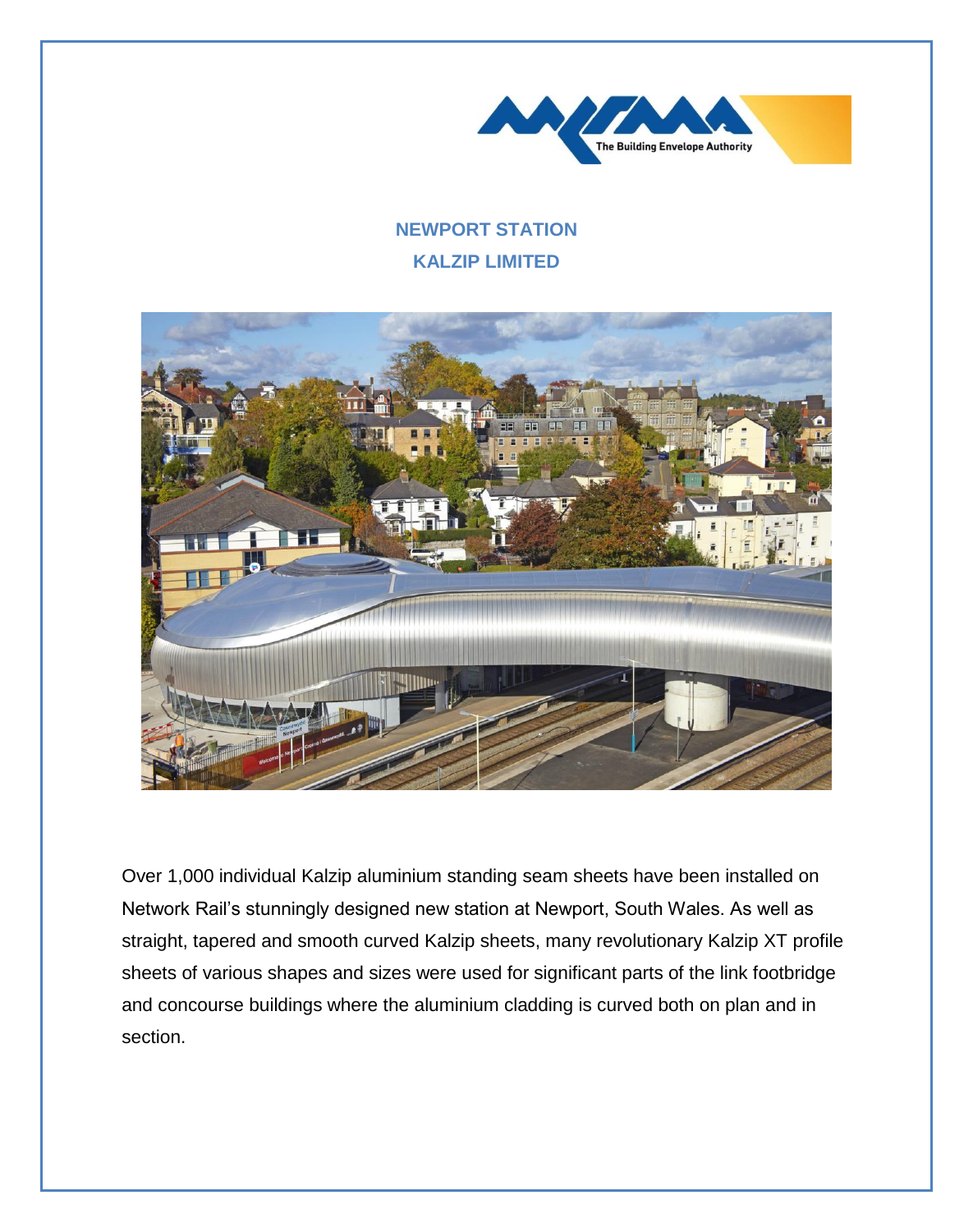Lead consultant Atkins with Grimshaw were responsible for the futuristic design of Newport's impressive and intriguing new station which was built by Galliford Try Rail for client Network Rail and use by the travel operator, Arriva Trains Wales.

Experienced Teamkal approved contractor, CDW Ltd installed all the Kalzip roofing and cladding sheets together with a multiplicity of aluminium building elements that were specially designed, manufactured and supplied for the redevelopment project by Kalzip's Fabrications Department.

The tremendous versatility of Kalzip XT profiled sheets combined with the company's sophisticated computer modelling software and advanced computer controlled rollforming technology makes it possible to transform computer generated designs and structural principles into reality. Kalzip XT is capable of achieving a wide range of complex shapes from ellipses, cones, prisms, spherical caps and other convex / concave classical geometries to more free-flowing contemporary designs.

Chris Crombie, Grimshaw's Associate in charge of the project says, "Kalzip XT profiled aluminium sheets were ideal for Newport Station because their flexibility and functionality enabled us to achieve the 3-dimensional contouring and free-flowing building shape we required using an extremely durable, lightweight standing seam system.

"Perhaps the most crucial and important aspect of the project was to build the station with minimal disruption to the operational railway line. Working in conjunction with the engineers, contractors and key suppliers, we determined that the solution lay in producing pre-clad modules on-site so everything above and between the tracks could then be lifted into place and made secure in the very short time necessary to keep track closure to a minimum.

This was achieved by dividing the very long footbridge into two main spans with a separate module constructed for each span and a third module for the staircase which runs down to the central platform.

The modules comprise a structural steel frame clad in Kalzip aluminium standing seam with a continuous band of pneumatic ETFE cushions at high level on the footbridge. The